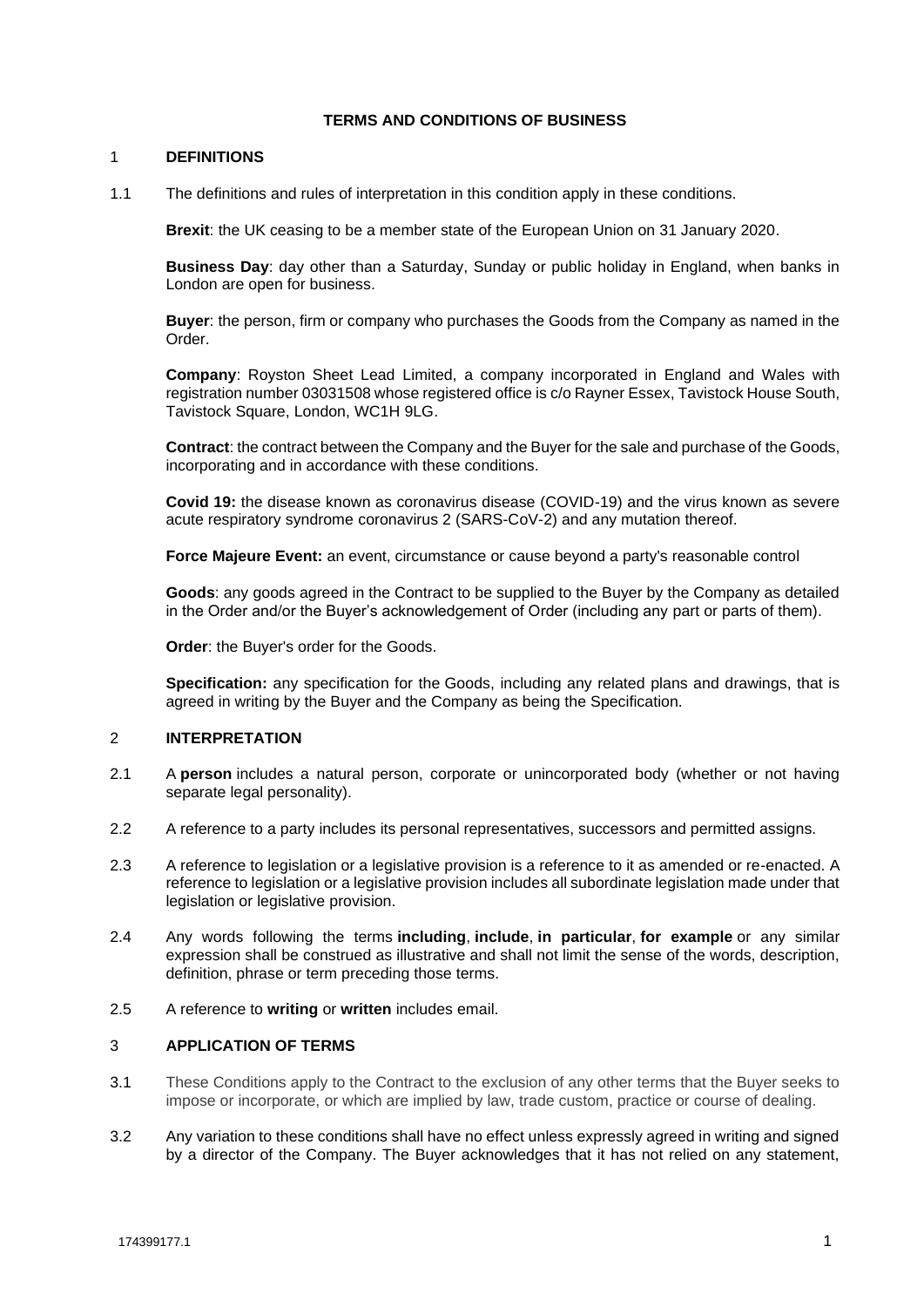promise or representation made or given by or on behalf of the Company which is not set out in the Contract.

- 3.3 Each order or acceptance of a quotation for Goods by the Buyer from the Company shall be deemed to be an offer by the Buyer to buy Goods subject to these conditions and no order placed by the Buyer shall be deemed to be accepted by the Company until a written acknowledgement of order is issued by the Company or (if earlier) the Company delivers the Goods to the Buyer.
- 3.4 The Order shall only be deemed to be accepted when the Company issues a written acceptance of the Order, at which point the Contract shall come into existence.
- 3.5 The Buyer waives any right it might otherwise have to rely on any term endorsed upon, delivered with or contained in any documents of the Buyer that is inconsistent with these Conditions. The parties agree the Contract shall be on these conditions to the exclusion of all other terms and conditions including any terms or conditions which the Buyer purports to apply under any purchase order, confirmation of order, specification or other document.
- 3.6 Any samples, drawings, descriptive matter or advertising produced by the Company and any descriptions or illustrations contained in the Company's catalogues or brochures are produced for the sole purpose of giving an approximate idea of the Goods referred to in them. They shall not form part of the Contract nor have any contractual force.
- 3.7 A quotation for the Goods given by the Company shall not constitute an offer.

# 4 **GOODS**

- 4.1 The Goods are described in the Company's catalogue as modified by any applicable Specification.
- 4.2 The Buyer shall indemnify the Company against all liabilities, costs, expenses, damages and losses (including any direct, indirect or consequential losses, loss of profit, loss of reputation and all interest, penalties and legal and other reasonable professional costs and expenses) suffered or incurred by the Company in connection with any claim made against the Company for actual or alleged infringement of a third party's intellectual property rights arising out of or in connection with the Company's use of the Specification. This clause shall survive termination of the Contract.
- 4.3 The Company reserves the right to amend the specification of the Goods or the Specification if required by any applicable statutory or regulatory requirement, and the Company shall notify the Buyer in any such event.

# 5 **DELIVERY AND NON-DELIVERY**

- 5.1 Unless otherwise agreed between the parties, the Company (or its third party agents) shall deliver the Goods to a delivery address notified to the Company by the Buyer in the Order or such other location at the Parties may agree in writing the ("Delivery Location").
- 5.2 Any dates specified by the Company for delivery of the Goods are intended to be an estimate and time for delivery shall not be of the essence. The Company shall not be liable for any delay in delivery of the Goods that is caused by a Force Majeure Event or Covid 19 or Brexit or the Buyer's failure to provide the Company with adequate delivery instructions or any other instructions that are relevant to the supply of the Goods.
- 5.3 Delivery is completed on the completion of unloading of the Goods at the Delivery Location.
- 5.4 If the Buyer fails to take delivery of the Goods within three Business Days of the Company notifying the Buyer that the Goods are ready, then, except where such failure or delay is caused by a Force Majeure Event or the Company's failure to comply with its obligations under the Contract in respect of the Goods: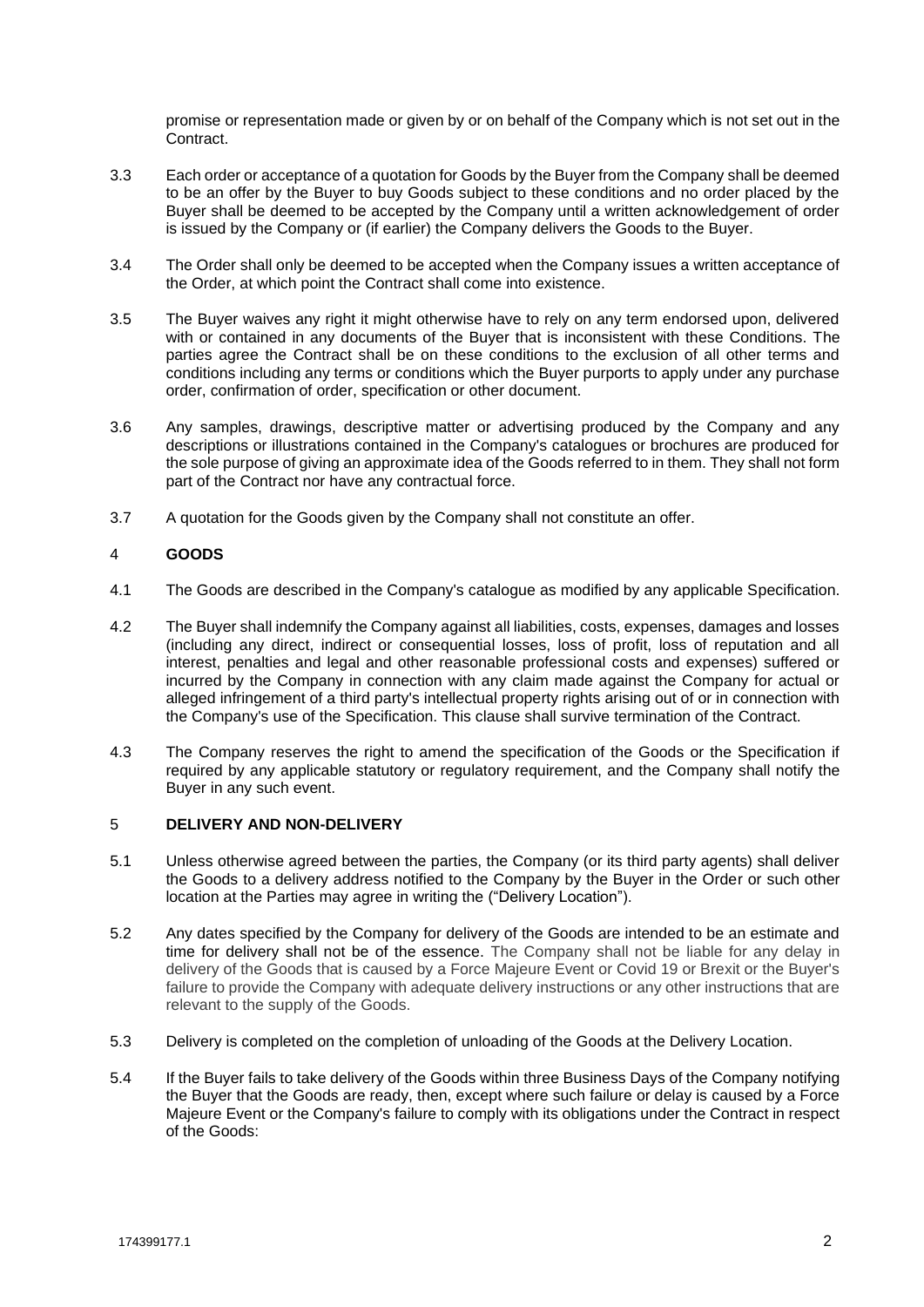- 5.4.1 delivery of the Goods shall be deemed to have been completed at 9.00 am on the third Business Day after the day on which the Company notified the Buyer that the Goods were ready; and
- 5.4.2 the Company shall store the Goods until delivery takes place, and charge the Buyer for all related costs and expenses (including insurance).
- 5.5 If ten Business Days after the day on which the Company notified the Buyer that the Goods were ready for delivery the Buyer has not accepted actual delivery of them, the Company may resell or otherwise dispose of part or all of the Goods and, after deducting reasonable storage and selling costs, account to the Buyer for any excess over the price of the Goods or charge the Buyer for any shortfall below the price of the Goods.
- 5.6 If the Company delivers up to and including 5% more or less than the quantity of Goods ordered the Buyer may not reject them, but on receipt of notice from the Buyer or the Company that the wrong quantity of Goods was delivered, the Company shall make a pro rata adjustment to the invoice for the Goods.
- 5.7 The Company may deliver the Goods by instalments, which shall be invoiced and paid for separately. Each instalment shall constitute a separate contract. Any delay in delivery or defect in an instalment shall not entitle the Buyer to cancel any other instalment or the Contract.
- 5.8 If the Company fails to deliver the Goods, its liability shall be limited to the costs and expenses incurred by the Buyer in obtaining replacement goods of similar description and quality in the cheapest market available, less the price of the Goods. The Company shall have no liability for any failure to deliver the Goods to the extent that such failure is caused by a Force Majeure Event or the Buyer's failure to provide the Company with adequate delivery instructions or any other instructions that are relevant to the supply of the Goods.
- 5.9 Unless otherwise agreed by the Company the Buyer shall provide at its own expense adequate and appropriate equipment for unloading.

# 6 **RISK AND TITLE**

- 6.1 The Goods are at the risk of the Buyer from the time of completion of delivery.
- 6.2 Title to the Goods shall not pass to the Buyer until the Company has received payment in full (in cash or cleared funds) all sums due to it in respect of the Goods and all other sums which are or which become due to the Company including for any other goods that the Company has supplied to the Buyer.
- 6.3 Until title to the Goods has passed to the Buyer, the Buyer shall:
	- (a) hold the Goods on a fiduciary basis as the Company's bailee;
	- (b) store the Goods (at no cost to the Company) separately from all other goods of the Buyer or any third party in such a way as they remain readily identifiable as the Company's property;
	- (c) not remove, deface or obscure any identifying mark or packaging on or relating to the Goods; and
	- (d) maintain the Goods in satisfactory condition and keep then insured on the Company's behalf for their full price against all risks to the reasonable satisfaction of the Company;
	- (e) notify the Company immediately if it becomes subject to any of the events listed in [Clause](https://uk.practicallaw.thomsonreuters.com/Document/I84178dba1cb111e38578f7ccc38dcbee/View/FullText.html?navigationPath=Search%2Fv1%2Fresults%2Fnavigation%2Fi0ad62aef0000017b7846cd63d7d51a8e%3Fppcid%3D13a3f715516b40ea9eebea1eafdcfc41%26Nav%3DKNOWHOW_UK%26fragmentIdentifier%3DI84178dba1cb111e38578f7ccc38dcbee%26parentRank%3D0%26startIndex%3D1%26contextData%3D%2528sc.Search%2529%26transitionType%3DSearchItem&listSource=Search&listPageSource=a132830e947d86062770bc760f771c9b&list=KNOWHOW_UK&rank=2&sessionScopeId=1e1d37245b0024632d1fd8d54f0ced51c2ba1634c681f5c7cb7f32cef911dd2a&ppcid=13a3f715516b40ea9eebea1eafdcfc41&originationContext=Search%20Result&transitionType=SearchItem&contextData=(sc.Search)&comp=pluk&navId=29419D9EBC2502E2831E2D7262354341#co_anchor_a818908)  [11.1.2](#page-6-0) to Claus[e11.1.4;](#page-6-1) and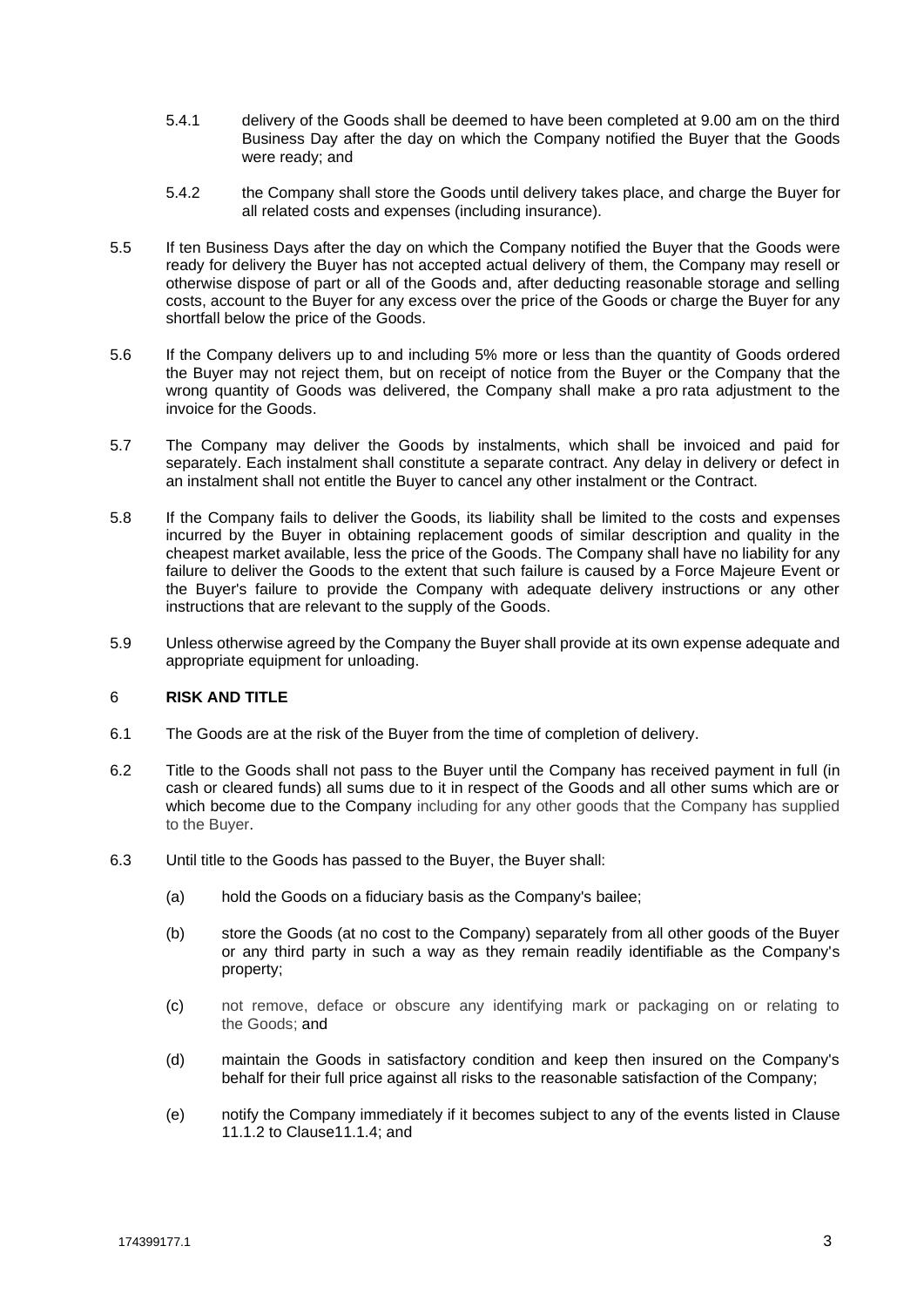- (f) give the Company such information as the Company may reasonably require from time to time relating to:
	- (i) the Goods; and
	- (ii) the ongoing financial position of the Buyer.
- 6.4 At any time before title to the Goods passes to the Buyer, the Company may require the Buyer to deliver up all Goods in its possession and if the Buyer fails to do so promptly, enter any premises of the Buyer or of any third party where the Goods are stored in order to recover them.
- 6.5 The Buyer grants the Company and its agents an irrevocable licence at any time to enter premises where the Goods are or may be stored in order to recover them where the Buyer's right to possession has terminated.

## 7 **PRICE**

- 7.1 Due to daily fluctuations in the London Metal Exchange and/or other applicable markets the Company advises the Buyer to confirm current prices when placing its order and, unless otherwise agreed by the Company in writing, the price for the Goods shall be the price agreed in the Customer's account at the date of this Contract.
- 7.2 The Company may, by giving notice to the Buyer at any time up to two Business Days before delivery, charge additional fees on the Goods to reflect any increase in the cost of the Goods that is due to:
	- 7.2.1 any factor beyond the Company's control (including foreign exchange fluctuations, increases in taxes and duties, and increases in labour, materials and other manufacturing costs) or the effects of Covid 19 or Brexit;
	- 7.2.2 any request by the Buyer to change the delivery date(s), quantities or types of Goods ordered, or the Specification; or
	- 7.2.3 any delay caused by any instructions of the Buyer or failure of the Buyer to give the Company adequate or accurate information or instructions.
- 7.3 The price of the Goods shall be exclusive of any value added tax and all costs or charges in relation to packaging, loading, unloading, carriage and insurance all of which amounts the Buyer shall pay in addition when it is due to pay for the Goods.

### 8 **PAYMENT**

- 8.1 The Buyer shall pay each invoice submitted by the Company:
- 8.2 within 30 days of the date from the last day of the month in which the Goods were delivered or such other period as agreed in writing between the parties or set out in the Order; and
	- 8.2.1 in full and in cleared funds to a bank account nominated in writing by the Company, and
	- 8.2.2 Payment of the price for the Goods under a Contract is due in pounds sterling. The Buyer accepts that time for payment shall be of the essence.
- 8.3 No payment shall be deemed to have been received until the Company has received cleared funds and receipts will only be issued on request.
- 8.4 If the Buyer fails to pay the Company any sum due pursuant to the Contract, the Buyer shall be liable to pay interest to the Company on such overdue sum from the due date for payment until payment of the overdue sum at the annual rate of 4% above the base lending rate from time to time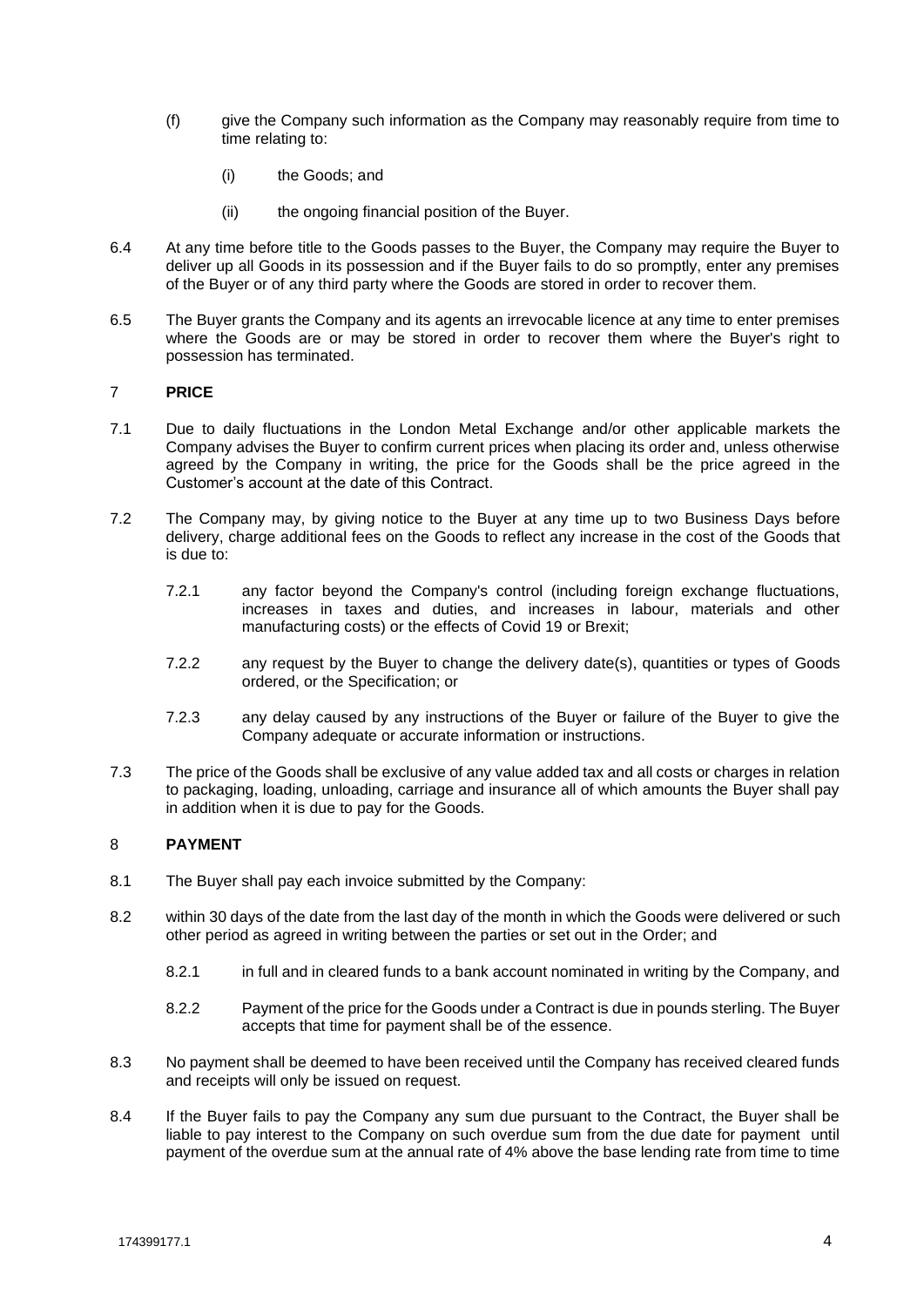of the Bank of England, accruing on a daily basis until payment is made, whether before or after any judgment, and at 4% a year for any period when that base rate is below 0%.

8.5 All amounts due under the Contract shall be paid in full without any set-off, counterclaim, deduction or withholding (other than any deduction or withholding of tax as required by law)

# <span id="page-4-4"></span>9 **DESCRIPTION AND QUALITY**

- 9.1 The quantity and description of the Goods shall be as set out in the Order placed by the Buyer or the acknowledgement of Order by the Company as accepted by the Company.
- <span id="page-4-1"></span>9.2 The Company warrants that on delivery Goods shall:
	- 9.2.1 conform in all material respects with any applicable Specification; and
	- 9.2.2 be free from material defects in design, material and workmanship.
- <span id="page-4-0"></span>9.3 The Buyer shall be obligated to carry out a visual inspection of the Goods on delivery and to immediately notify the Company of any defects or damage to the Goods. Signed acceptance by the Buyer of acceptance of the Goods on delivery shall be deemed to constitute acceptance by the Buyer that the Goods were not in any way defective or damaged on delivery. The Company shall not be obligated to provide any compensation for any defects or damage to the Goods which are not notified in accordance with this Clause [9.3.](#page-4-0)
- <span id="page-4-3"></span>9.4 Subject to Clause [9.2](#page-4-1) and 9.3, if:
	- 9.4.1 the Buyer gives notice in writing to the Company within a reasonable time of discovery that some or all of the Goods do not comply with the warranty set out in Claus[e 9.2](#page-4-1) or in the case of a visible defects in accordance with Clause [9.3;](#page-4-0)
	- 9.4.2 the Company is given a reasonable opportunity of examining such Goods; and
	- 9.4.3 the Buyer (if asked to do so by the Company) returns such Goods to the Company's place of business at the Buyer's cost,

the Company shall, at its option, repair or replace the defective or damaged Goods, or refund the price of the defective Goods in full and the Buyer's exclusive remedy in respect of any breach of Clause [9.2](#page-4-1) shall be as set out in this Clause 9.4.

- <span id="page-4-2"></span>9.5 The Company shall not be liable for the Goods' failure to comply with the warranty set out in Clause [9.2](#page-4-1) if:
	- 9.5.1 the Buyer makes any further use of such Goods after giving notice in accordance with Clause [9.5;](#page-4-2)
	- 9.5.2 the defect arises because the Buyer failed to follow the Company's oral or written instructions as to the storage, commissioning, installation, use and maintenance of the Goods or good trade practice regarding the same;
	- 9.5.3 the defect arises as a result of the Company following any drawing, design or Specification supplied by the Buyer;
	- 9.5.4 the Buyer alters or repairs such Goods without the written consent of the Company;
	- 9.5.5 the defect arises as a result of fair wear and tear, wilful damage, negligence, or abnormal storage or working conditions;
	- 9.5.6 the Goods differ from the Specification as a result of changes made to ensure they comply with applicable statutory or regulatory requirements; or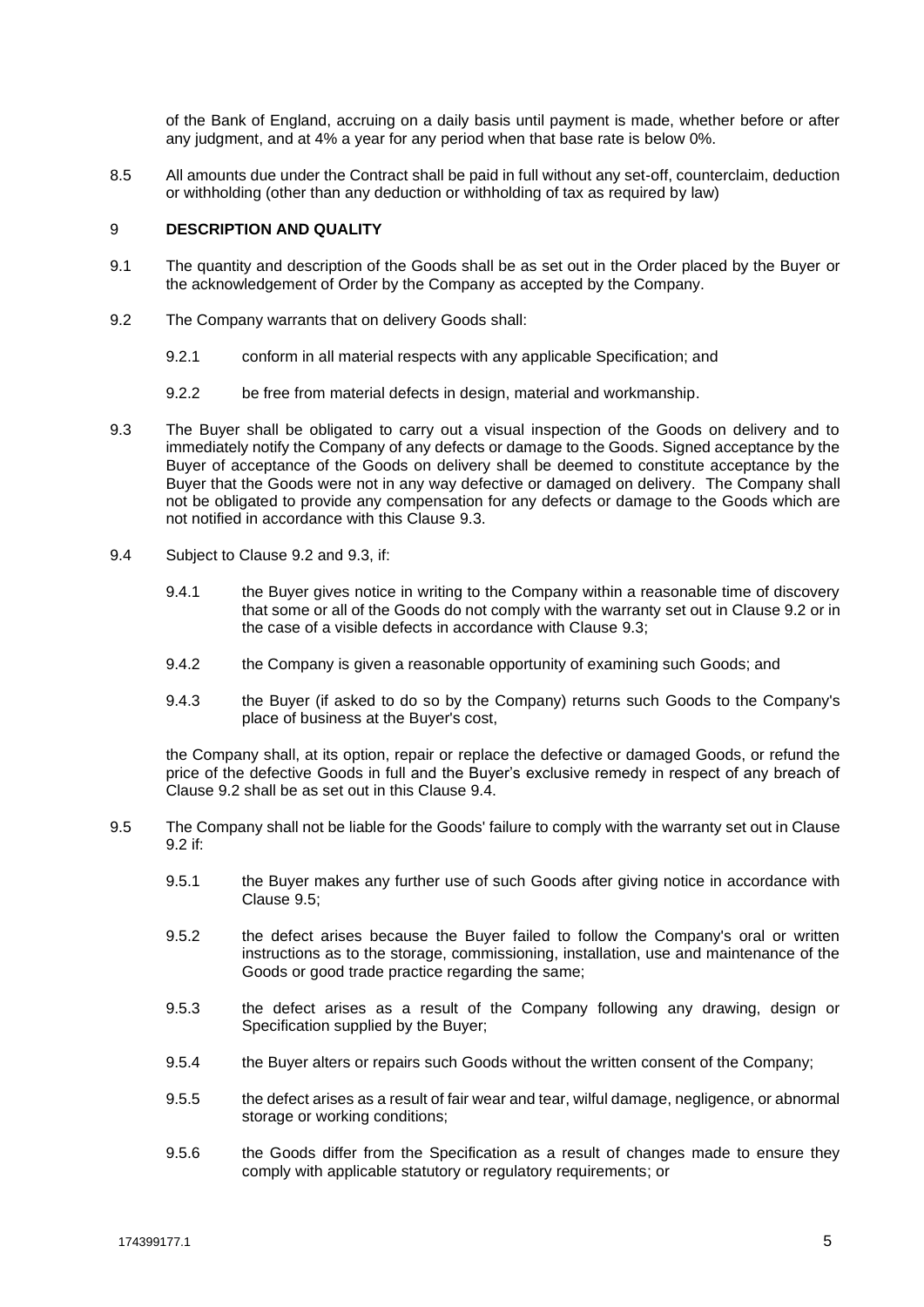- 9.5.7 the Customer fails to make give notification in accordance the requirements of Clause [9.3](#page-4-0) and/or Clause [9.4.](#page-4-3)
- 9.6 Except as provided in this Clause [9,](#page-4-4) the Company shall have no liability to the Buyer in respect of the Goods' failure to comply with the warranty set out in Clause [9.3.](#page-4-0)
- 9.7 The terms implied by sections 13 to 15 of the Sale of Goods Act 1979 are, to the fullest extent permitted by law, excluded from the Contract.
- 9.8 These Conditions shall apply to any repaired or replacement Goods supplied by the Company.

### <span id="page-5-1"></span>10 **LIMITATION OF LIABILITY**

- 10.1 The Company's total financial liability to the Buyer (including any liability for the acts or omissions of its employees, agent and subcontractors) under or in connection with this Contract including but not limited to:
	- (a) any breach of these conditions;
	- (b) any use made or resale by the Buyer of any of the Goods; and
	- (c) any representation, statement or tortious act or omission including negligence arising under or in connection with the Contract;

shall be limited to the price of the Goods.

- <span id="page-5-0"></span>10.2 Nothing in the Contract limits any liability which cannot legally be limited, including liability for:
	- 10.2.1 death or personal injury caused by negligence;
	- 10.2.2 fraud or fraudulent misrepresentation;
	- 10.2.3 breach of the terms implied by section 12 of the Sale of Goods Act 1979; or
	- 10.2.4 defective products under the Consumer Protection Act 1987.
- 10.3 Subject to Clause [10.2](#page-5-0) the following types of loss are wholly excluded from the Company's liability:
	- 10.3.1 loss of profits;
	- 10.3.2 loss of sales or business;
	- 10.3.3 loss of agreements or contracts;
	- 10.3.4 loss of anticipated savings;
	- 10.3.5 loss of use or corruption of software, data or information;
	- 10.3.6 loss of or damage to goodwill; and
	- 10.3.7 indirect or consequential loss.
- 10.4 All warranties, conditions and other terms implied by statute or common law (save for the conditions implied by section 12 of the Sale of Goods Act 1979) are, to the fullest extent permitted by law, excluded from the Contract.
- 10.5 This Clause [10](#page-5-1) shall survive termination of the Contract.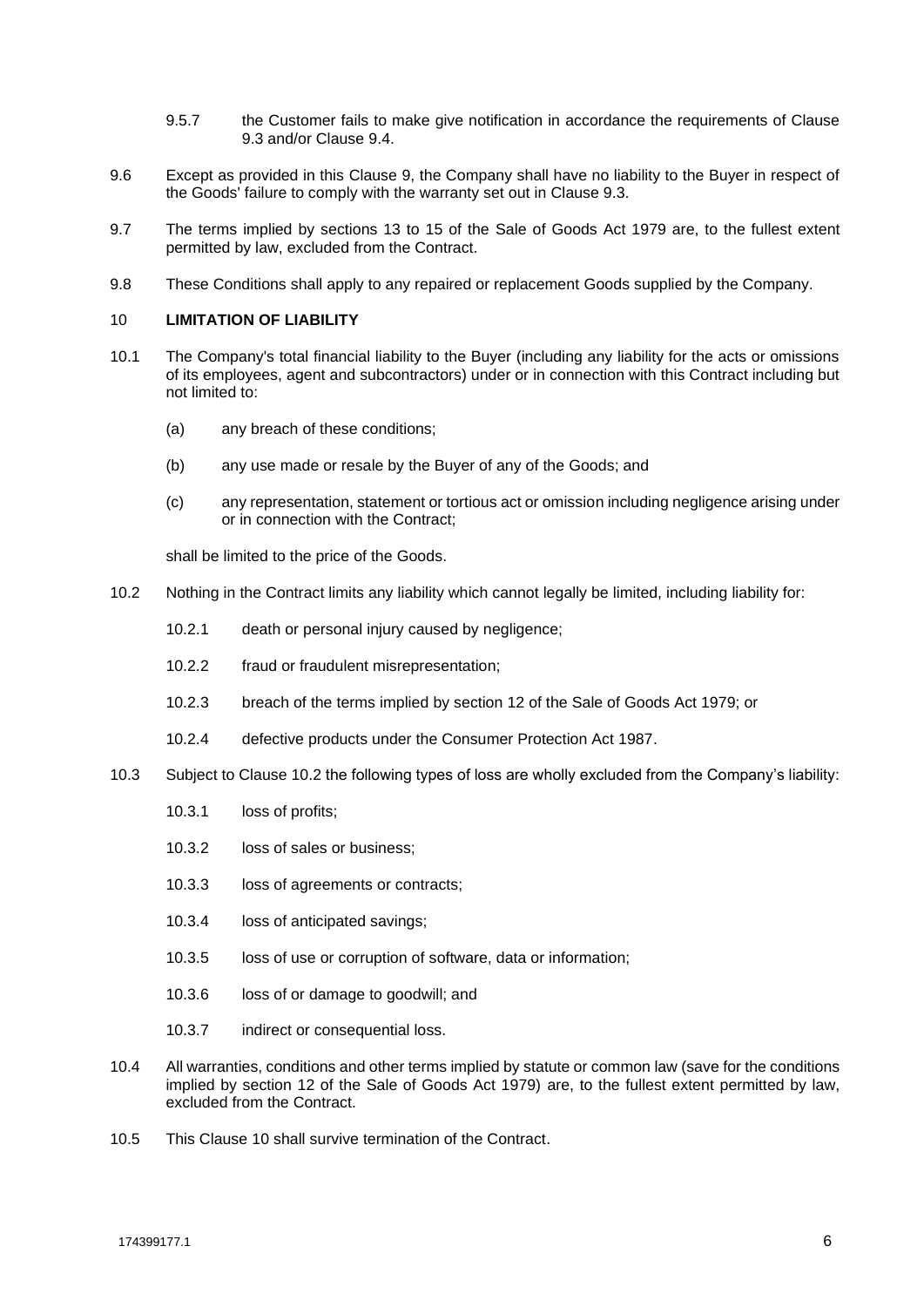## 11 **TERMINATION**

- <span id="page-6-0"></span>11.1 Without limiting its other rights or remedies, the Company may terminate this Contract with immediate effect by giving written notice to the Buyer if:
	- 11.1.1 the Buyer commits a material breach of any term of the Contract and (if such a breach is remediable) fails to remedy that breach within 7 days of that party being notified in writing to do so;
	- 11.1.2 the Buyer takes any step or action in connection with its entering administration, provisional liquidation or any composition or arrangement with its creditors (other than in relation to a solvent restructuring), obtaining a moratorium, being wound up (whether voluntarily or by order of the court, unless for the purpose of a solvent restructuring), having a receiver appointed to any of its assets or ceasing to carry on business or, if the step or action is taken in another jurisdiction, in connection with any analogous procedure in the relevant jurisdiction;
	- 11.1.3 the Buyer suspends, threatens to suspend, ceases or threatens to cease to carry on all or a substantial part of its business; or
	- 11.1.4 the Buyer's financial position deteriorates so far as to reasonably justify the opinion that its ability to give effect to the terms of the Contract is in jeopardy.
- <span id="page-6-1"></span>11.2 Without limiting its other rights or remedies, the Company may suspend provision of the Goods under the Contract or any other contract between the Buyer and the Company if the Buyer becomes subject to any of the events listed in Clause [11.1.2](#page-6-0) to Clause [11.1.4,](#page-6-1) or the Company reasonably believes that the Buyer is about to become subject to any of them, or if the Buyer fails to pay any amount due under this Contract on the due date for payment.
- 11.3 Without limiting its other rights or remedies, the Company may terminate the Contract with immediate effect by giving written notice to the Buyer if the Buyer fails to pay any amount due under the Contract on the due date for payment.
- 11.4 On termination of the Contract for any reason the Buyer shall immediately pay to the Company all of the Company's outstanding unpaid invoices and interest and, in respect of Goods supplied but for which no invoice has been submitted, the Company shall submit an invoice, which shall be payable by the Buyer immediately on receipt.
- 11.5 Termination of the Contract, however arising, shall not affect any of the parties' rights and remedies that have accrued as at termination, including the right to claim damages in respect of any breach of the Contract which existed at or before the date of termination.
- 11.6 Any provision of the Contract that expressly or by implication is intended to come into or continue in force on or after termination of the Contract shall remain in full force and effect.

# 12 **FORCE MAJEURE, COVID 19 AND BREXIT**

The Company shall not be in breach of the Contract nor liable for delay in performing, or failure to perform, any of its obligations under the Contract if such delay or failure result from a Force Majeure Event or Covid 19 or Brexit. In such circumstances the Company shall be entitled to a reasonable extension of the time for performing such obligations.

# 13 **CONFIDENTIALITY**

- 13.1.1 Each party undertakes that it shall not at any time disclose to any person any confidential information concerning the business affairs of the other party, except as permitted by Clause 13.1.2
- 13.1.2 Each party may disclose the other party's confidential information: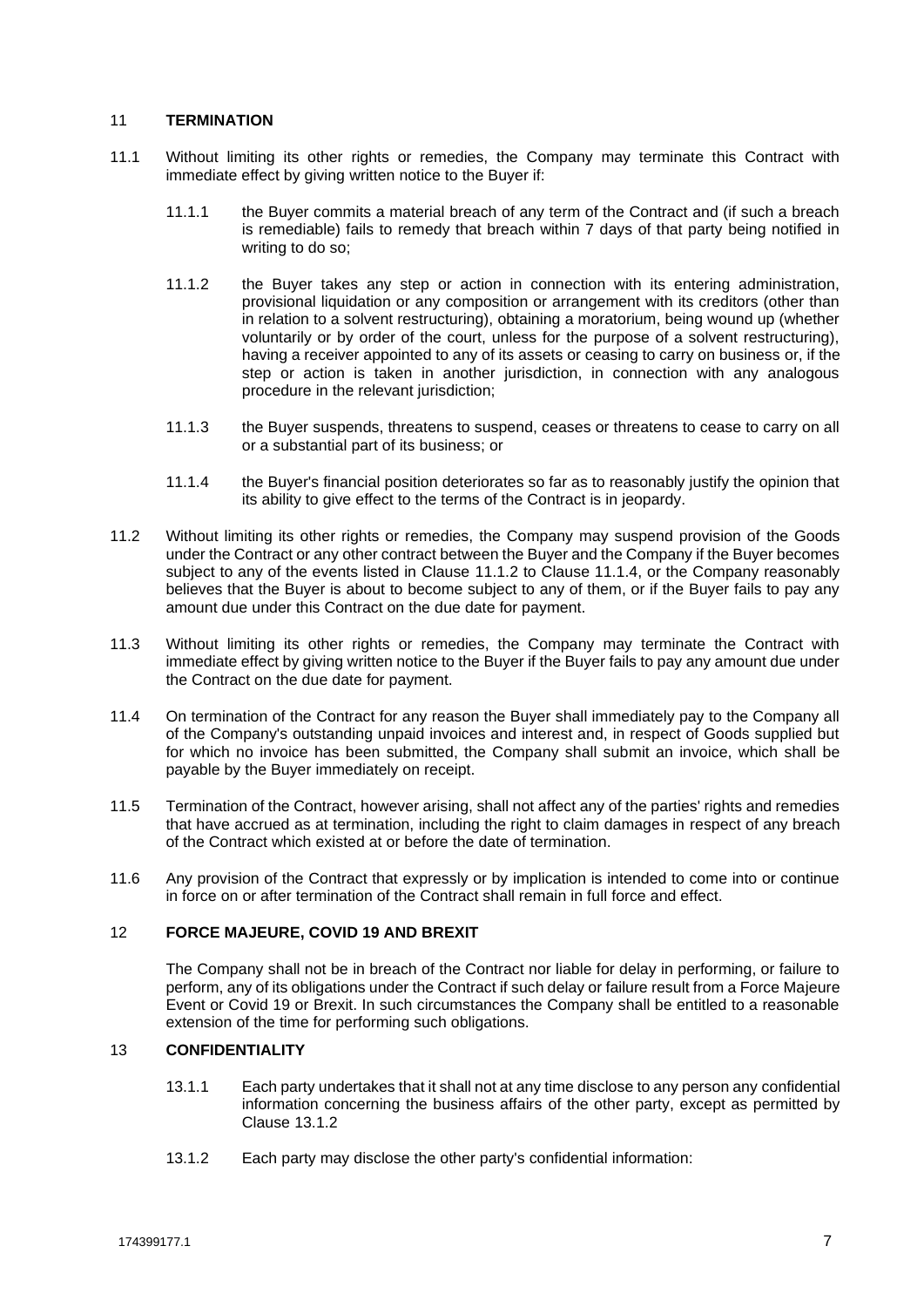- 13.1.2.1 to its employees, officers, representatives, contractors, subcontractors or advisers who need to know such information for the purposes of exercising the party's rights or carrying out its obligations under the Contract. Each party shall ensure that its employees, officers, representatives, contractors, subcontractors or advisers to whom it discloses the other party's confidential information comply with this Clause 13.1.2**Error! Reference source not found.**; and
- 13.1.2.2 as may be required by law, a court of competent jurisdiction or any governmental or regulatory authority.
- 13.1.3 Neither party shall use the other party's confidential information for any purpose other than to exercise its rights and perform its obligations under or in connection with the Contract.

## 14 **NOTICES**

- 14.1 Any notice given to a party under or in connection with the Contract shall be in writing and shall be delivered by hand or by pre-paid first-class post or other next working day delivery service at its registered office (if a company) or its principal place of business (in any other case).
- 14.2 Any notice shall be deemed to have been received:
	- 14.2.1 if delivered by hand, at the time the notice is left at the proper address;
	- 14.2.2 if sent by pre-paid first-class post or other next working day delivery service, at 9.00 am on the second Business Day after posting.
- 14.3 This clause does not apply to the service of any proceedings or other documents in any legal action or, where applicable, any arbitration or other method of dispute resolution.

### 15 **GOVERNING LAW AND JURISDICTION**

- 15.1 The Contract, and any dispute or claim (including non-contractual disputes or claims) arising out of or in connection with it or its subject matter or formation, shall be governed by and construed in accordance with the law of England and Wales
- 15.2 Each party irrevocably agrees that the courts of England and Wales shall have exclusive jurisdiction to settle any dispute or claim (including non-contractual disputes or claims) arising out of or in connection with the Contract or its subject matter or formation.

## 16 **GENERAL**

- 16.1 Unless otherwise stated in these Conditions, no variation of this Contract shall be effective unless it is in writing and signed by the parties (or their authorised representatives).
- 16.2 The Company reserves the right to defer the date of delivery or to cancel the Contract or reduce the volume of the Goods ordered by the Buyer (without liability to the Buyer) if it is prevented from or delayed in the carrying on of its business due to circumstances beyond the reasonable control of the Company including but not limited to by a Force Majeure Event, Covid 19 or Brexit provided that if the event in question continues for a continuous period in excess of 120 days, the Buyer shall be entitled to give notice in writing to the Company to terminate the Contract.
- 16.3 Each right or remedy of the Company under the Contract is without prejudice to any other right or remedy of the Company whether under the Contract or not.
- 16.4 No failure or delay by the Company to exercise any right or remedy provided under the Contract or by law shall constitute a waiver of that or any other right or remedy, nor shall it prevent or restrict